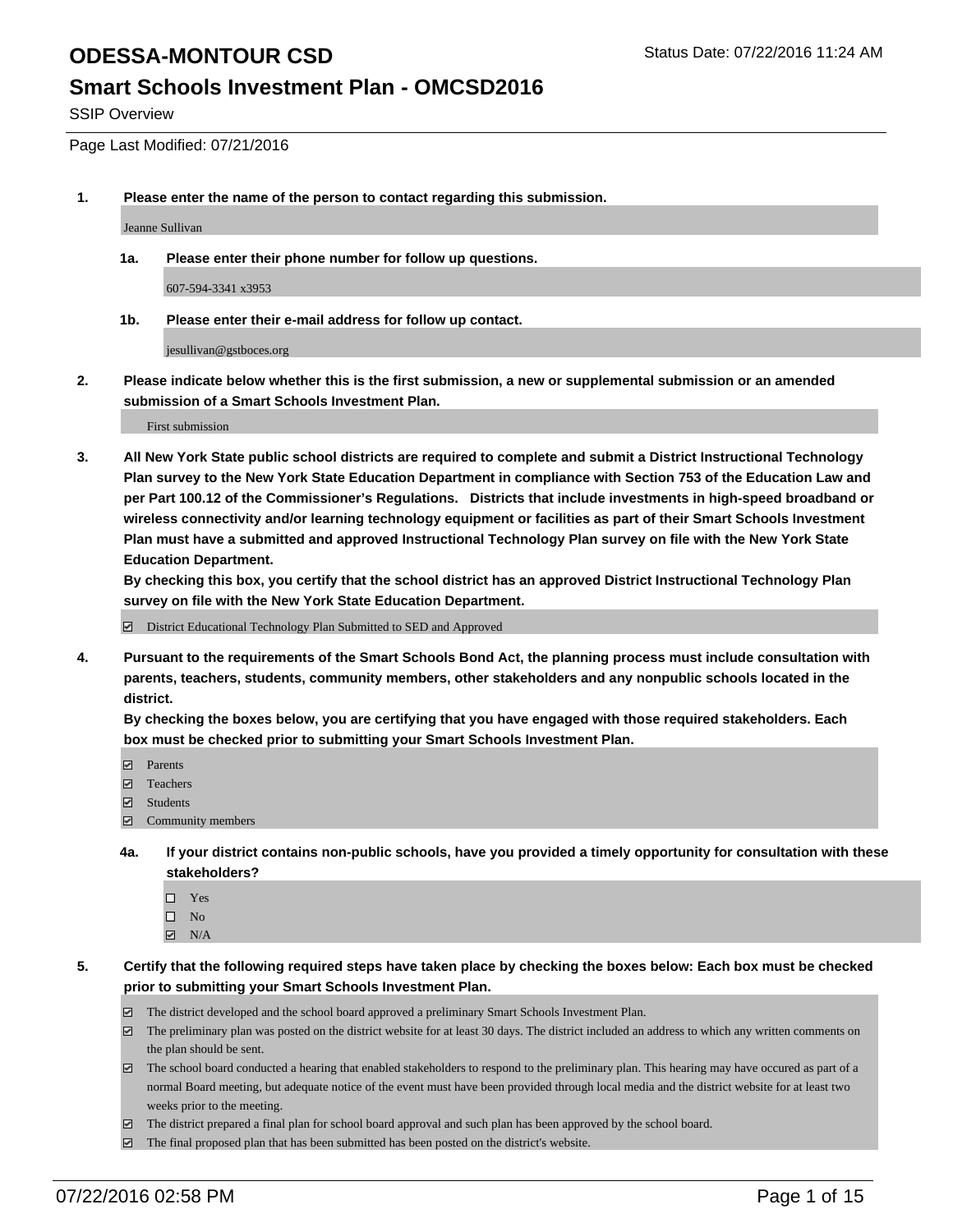## **Smart Schools Investment Plan - OMCSD2016**

SSIP Overview

Page Last Modified: 07/21/2016

**5a. Please upload the proposed Smart Schools Investment Plan (SSIP) that was posted on the district's website. Note that this should be different than your recently submitted Educational Technology Survey. The Final SSIP, as approved by the School Board, should also be posted on the website and remain there during the course of the projects contained therein.**

Public SMART Schools Overview.pdf

**6. Please enter an estimate of the total number of students and staff that will benefit from this Smart Schools Investment Plan based on the cumulative projects submitted to date.**

902

**7. An LEA/School District may partner with one or more other LEA/School Districts to form a consortium to pool Smart Schools Bond Act funds for a project that meets all other Smart School Bond Act requirements. Each school district participating in the consortium will need to file an approved Smart Schools Investment Plan for the project and submit a signed Memorandum of Understanding that sets forth the details of the consortium including the roles of each respective district.**

 $\Box$  The district plans to participate in a consortium to partner with other school district(s) to implement a Smart Schools project.

#### **8. Please enter the name and 6-digit SED Code for each LEA/School District participating in the Consortium.**

| <b>Partner LEA/District</b> | <b>ISED BEDS Code</b> |
|-----------------------------|-----------------------|
| (No Response)               | (No Response)         |

**9. Please upload a signed Memorandum of Understanding with all of the participating Consortium partners.**

(No Response)

**10. Your district's Smart Schools Bond Act Allocation is:**

\$893,825

**11. Enter the budget sub-allocations by category that you are submitting for approval at this time. If you are not budgeting SSBA funds for a category, please enter 0 (zero.) If the value entered is \$0, you will not be required to complete that survey question.**

|                                       | Sub-        |
|---------------------------------------|-------------|
|                                       | Allocations |
| <b>School Connectivity</b>            | 893,825     |
| Connectivity Projects for Communities | $\Omega$    |
| Classroom Technology                  | 0           |
| Pre-Kindergarten Classrooms           | $\Omega$    |
| Replace Transportable Classrooms      | $\Omega$    |
| High-Tech Security Features           | $\Omega$    |
| <b>Totals:</b>                        | 893,825.00  |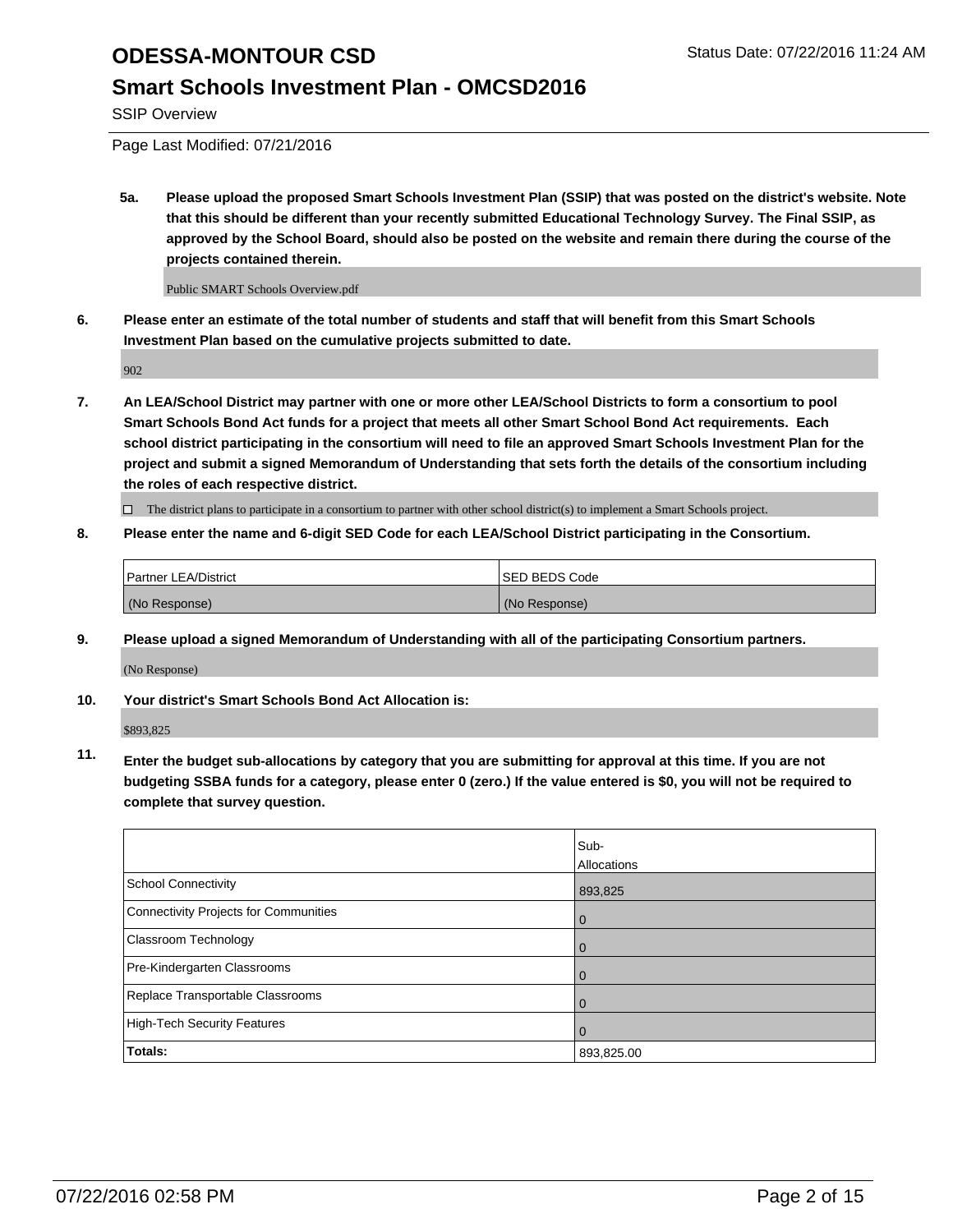### **Smart Schools Investment Plan - OMCSD2016**

School Connectivity

Page Last Modified: 07/20/2016

- **1. In order for students and faculty to receive the maximum benefit from the technology made available under the Smart Schools Bond Act, their school buildings must possess sufficient connectivity infrastructure to ensure that devices can be used during the school day. Smart Schools Investment Plans must demonstrate that:**
	- **sufficient infrastructure that meets the Federal Communications Commission's 100 Mbps per 1,000 students standard currently exists in the buildings where new devices will be deployed, or**
	- **is a planned use of a portion of Smart Schools Bond Act funds, or**
	- **is under development through another funding source.**

**Smart Schools Bond Act funds used for technology infrastructure or classroom technology investments must increase the number of school buildings that meet or exceed the minimum speed standard of 100 Mbps per 1,000 students and staff within 12 months. This standard may be met on either a contracted 24/7 firm service or a "burstable" capability. If the standard is met under the burstable criteria, it must be:**

**1. Specifically codified in a service contract with a provider, and**

**2. Guaranteed to be available to all students and devices as needed, particularly during periods of high demand, such as computer-based testing (CBT) periods.**

#### **Please describe how your district already meets or is planning to meet this standard within 12 months of plan submission.**

The current backbone of the district meets the FCC's standard for minimum network speed. Our internet service is contracted through GST BOCES and has "burstable" capacity to increase internet bandwidth during times of heavy usage.

More and more instructional applications have moved to web based applications and the district is also utilizing cloud storage with the implementation of Office 365. The district anticipates most software purchases in the future will utilize web based applications and cloud computing. The trend for software renewals is proving this to be the wave of instructional software.

The district is also looking at the logistics of moving students through computer labs during online assessments. We are investigating adding another computer lab in the high school as well as a mini lab in the technology lab. This will allow testing space that does not interrupt classrooms. The funding for these projects will come from the district budget.

Replacing the core switch allows for scalability, simplified network virtualization, and integrated network services.

When it is time to upgrade the wireless access points, after the newer features and speeds are available, having the upgraded Cat 6 cabling will allow us to take advantage of higher wireless speeds and technologies.

#### **1a. If a district believes that it will be impossible to meet this standard within 12 months, it may apply for a waiver of this requirement, as described on the Smart Schools website. The waiver must be filed and approved by SED prior to submitting this survey.**

 $\Box$  By checking this box, you are certifying that the school district has an approved waiver of this requirement on file with the New York State Education Department.

#### **2. Connectivity Speed Calculator (Required)**

|                  | Number of | Multiply by | Divide by 1000 Current Speed |        | Expected                   | Expected Date |
|------------------|-----------|-------------|------------------------------|--------|----------------------------|---------------|
|                  | Students  | 100 Kbps    | to Convert to                | lin Mb | Speed to be                | <b>When</b>   |
|                  |           |             | l Reauired                   |        | Attained Within   Required |               |
|                  |           |             | Speed in Mb                  |        | 12 Months                  | Speed Will be |
|                  |           |             |                              |        |                            | <b>Met</b>    |
| Calculated Speed | 778       | 77,800      | 77.8                         | 1000   | 1000                       | 4/1/2016      |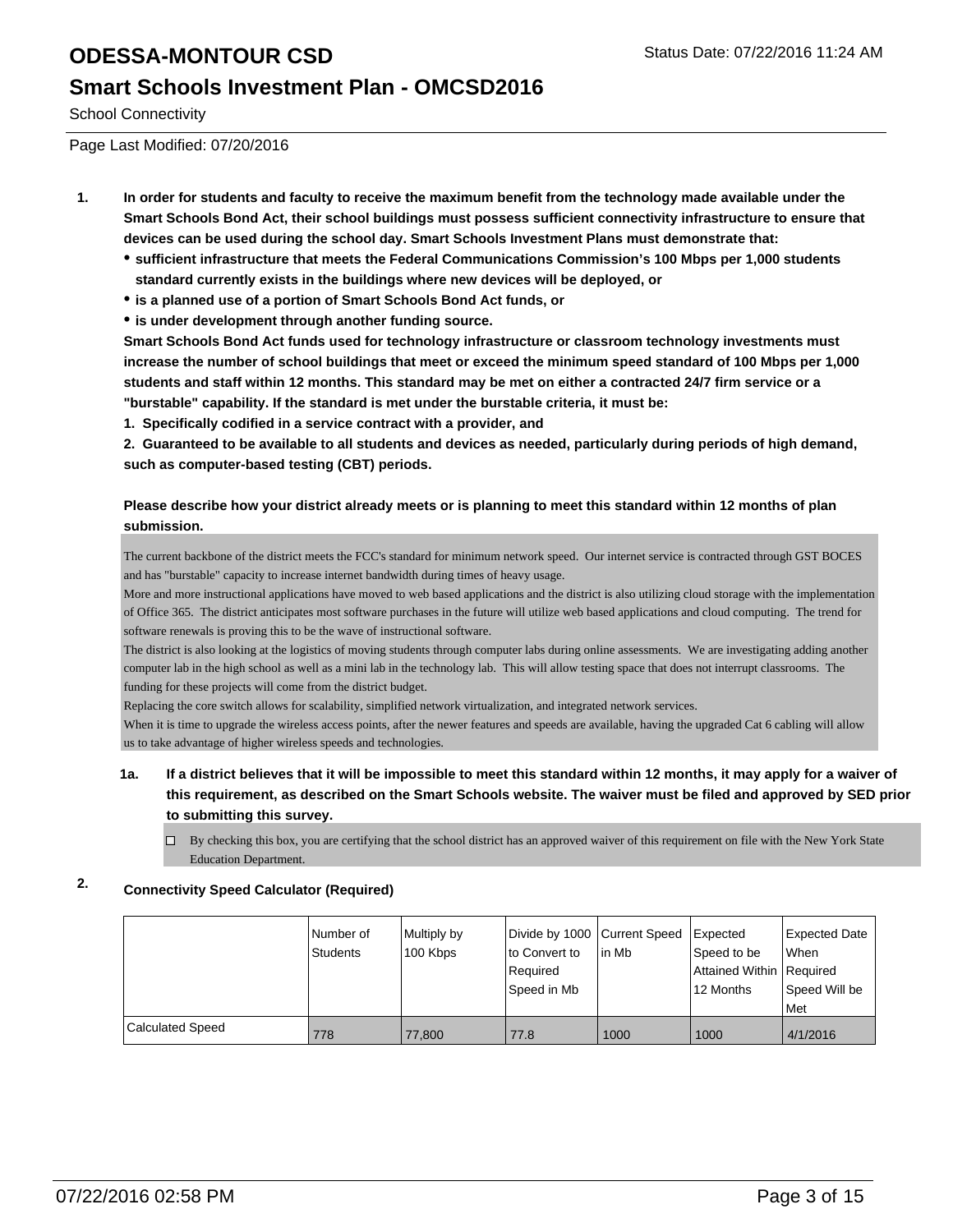### **Smart Schools Investment Plan - OMCSD2016**

School Connectivity

Page Last Modified: 07/20/2016

#### **3. Describe how you intend to use Smart Schools Bond Act funds for high-speed broadband and/or wireless connectivity projects in school buildings.**

The district wiring is currently category 5 cabling, installed in the late 1990's. The district intends to use the SMART Schools Bond Act money to remove the older wiring and re-install new Cat 6 wiring. The significance of adding the upgraded wiring is to have a solid infrastructure that will support the future needs of computer technology, student and teacher online access and distance learning in the district. The district will also upgrade fiber between buildings. There is an existing wiring closet in a classroom, which used to be a computer lab. We need to consolidate that closet for security reasons.

#### **4. Describe the linkage between the district's District Instructional Technology Plan and the proposed projects. (There should be a link between your response to this question and your response to Question 1 in Part E. Curriculum and Instruction "What are the district's plans to use digital connectivity and technology to improve teaching and learning?)**

Having an up to date infrastructure and adequate bandwidth is essential as the district moves forward with online applications and cloud computing. Software titles such as STAR reading/math, MobyMax, ReadLive, Holt McDougal, Pearson SuccessNet and Fitness Gram which have all moved to web based applications. The district anticipates most instructional software purchases in the future will be web based. Professional Development for teachers is now available with delivery methods including face to face, Online Live or a Hybrid model. Activities provided within this technology related service include: planning, curriculum and staff development, assessment and regional collaboration. For improved student learning the district offers 60 college-level courses through Corning Community College's Accelerated College Education (ACE) program. The district also offers Distance Learning courses in collaboration with other local school districts. The future of additional online assessments also means having a solid infrastructure in place as well as the capacity to funnel the students through dedicated computer labs in the alloted testing window time frame

**5. If the district wishes to have students and staff access the Internet from wireless devices within the school building, or in close proximity to it, it must first ensure that it has a robust Wi-Fi network in place that has sufficient bandwidth to meet user demand.**

#### **Please describe how you have quantified this demand and how you plan to meet this demand.**

Currently the district has a wireless network in place that meets the current network needs. With all the changes coming to wireless access points and wireless connectivity speeds the district will eventually need to update/replace the current access points. At this time the district does not offer a Bring Your Own Device option for students. The district does not have a one to one student to device initiative planned so wireless is not a higher priority than improving current infrastructure.

**6. As indicated on Page 5 of the guidance, the Office of Facilities Planning will have to conduct a preliminary review of all capital projects, including connectivity projects.**

| Project Number        |
|-----------------------|
| 55-01-01-04-7-999-SB1 |
| 55-01-01-04-7-999-003 |

**7. Certain high-tech security and connectivity infrastructure projects may be eligible for an expedited review process as determined by the Office of Facilities Planning.**

#### **Was your project deemed eligible for streamlined review?**

Yes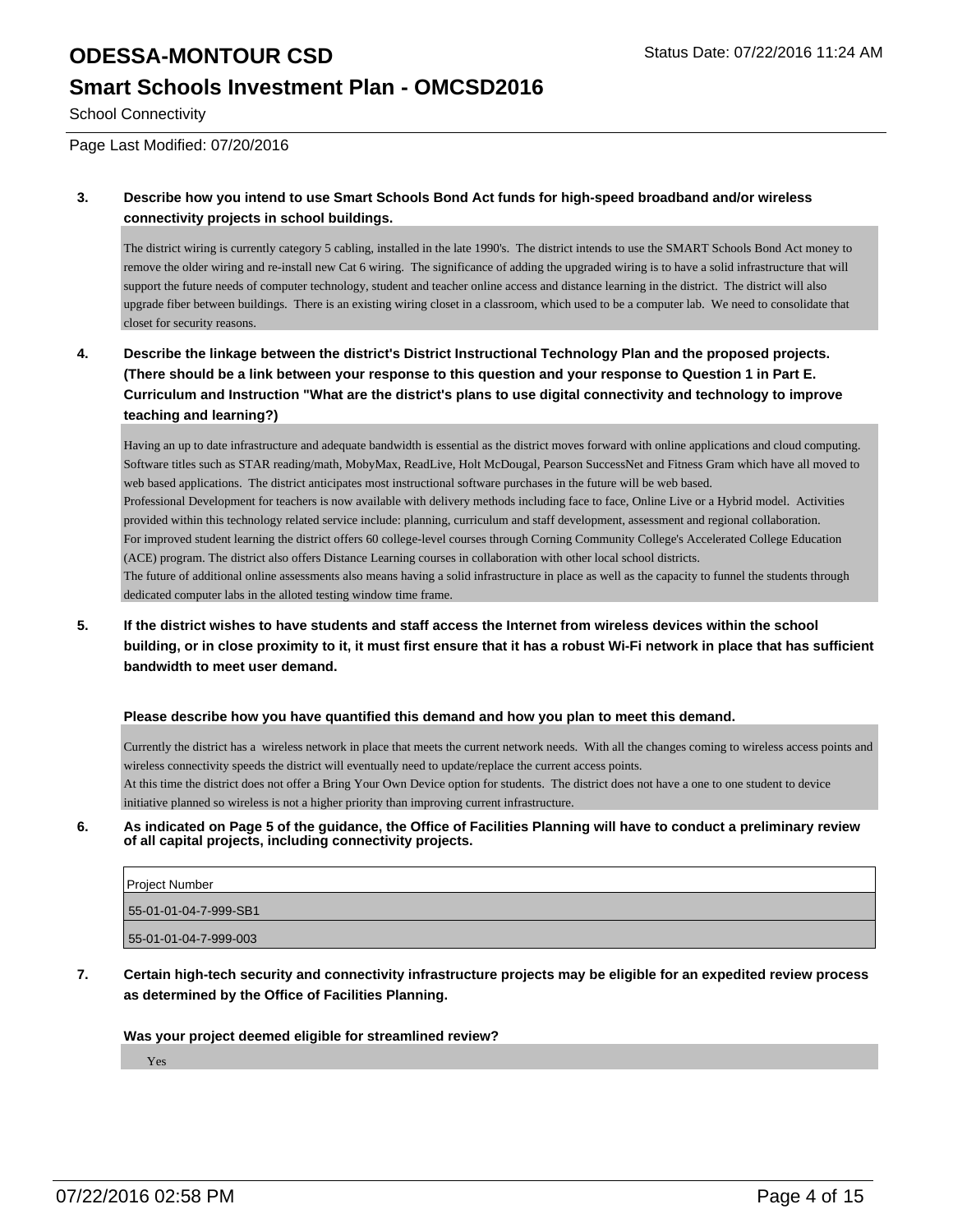## **Smart Schools Investment Plan - OMCSD2016**

School Connectivity

Page Last Modified: 07/20/2016

**7a. Districts that choose the Streamlined Review Process will be required to certify that they have reviewed all installations with their licensed architect or engineer of record and provide that person's name and license number. The licensed professional must review the products and proposed method of installation prior to implementation and review the work during and after completion in order to affirm that the work was codecompliant, if requested.**

■ I certify that I have reviewed all installations with a licensed architect or engineer of record.

**8. Include the name and license number of the architect or engineer of record.**

| l Name                                       | License Number |
|----------------------------------------------|----------------|
| Jeff Robbins, Hunt Engineering and Architect | 35151          |

**9. If you are submitting an allocation for School Connectivity complete this table.**

**Note that the calculated Total at the bottom of the table must equal the Total allocation for this category that you entered in the SSIP Overview overall budget.** 

|                                            | Sub-<br>Allocation |
|--------------------------------------------|--------------------|
| Network/Access Costs                       | 45,000             |
| <b>Outside Plant Costs</b>                 | (No Response)      |
| School Internal Connections and Components | 754,358            |
| Professional Services                      | 56,000             |
| Testing                                    | (No Response)      |
| <b>Other Upfront Costs</b>                 | (No Response)      |
| Other Costs                                | 38,467             |
| Totals:                                    | 893,825.00         |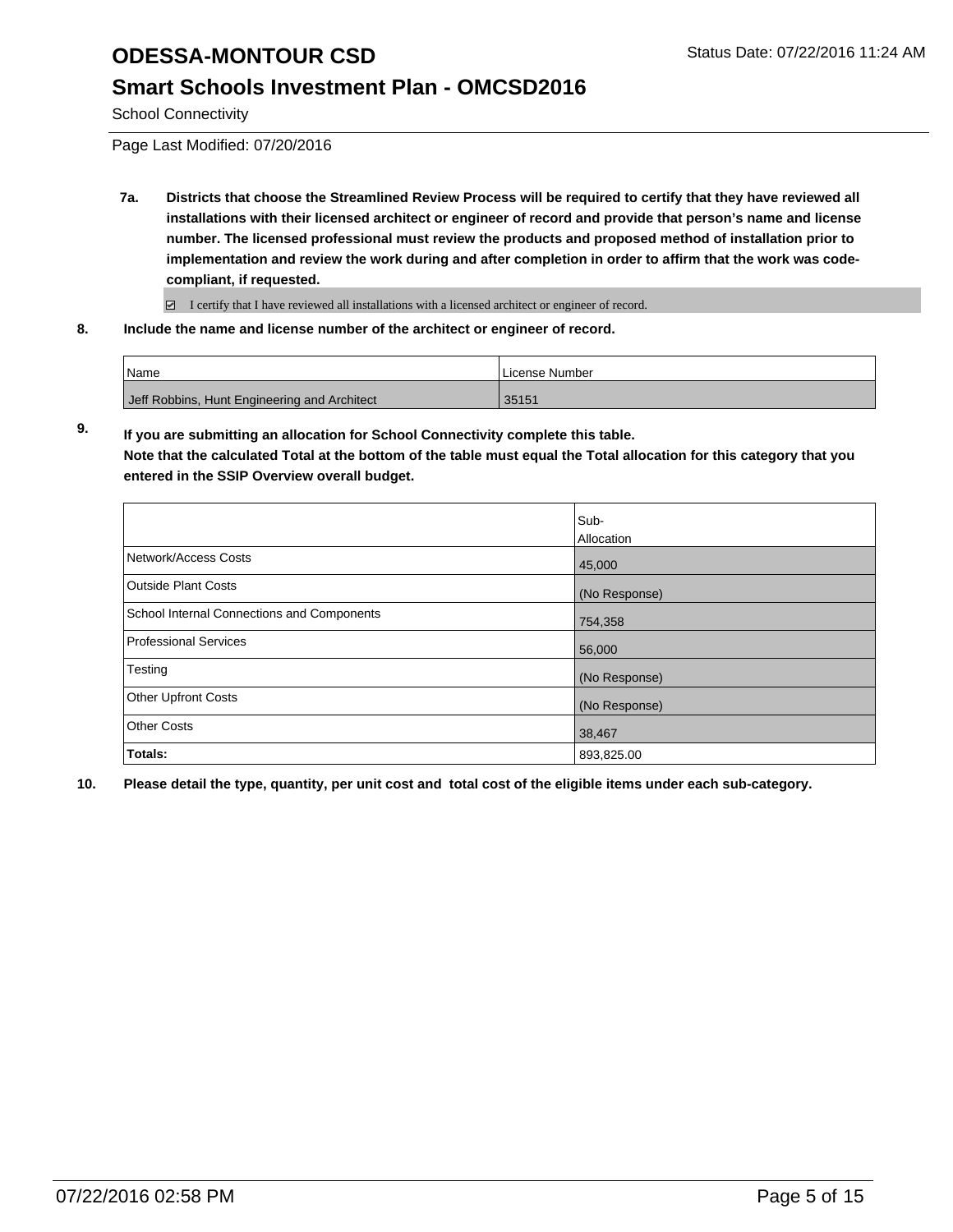## **Smart Schools Investment Plan - OMCSD2016**

School Connectivity

Page Last Modified: 07/20/2016

| Select the allowable expenditure<br>type.<br>Repeat to add another item under<br>each type. | Item to be purchased                                                                                                                                                                                                                                                   | Quantity       | Cost per Item | <b>Total Cost</b> |
|---------------------------------------------------------------------------------------------|------------------------------------------------------------------------------------------------------------------------------------------------------------------------------------------------------------------------------------------------------------------------|----------------|---------------|-------------------|
| <b>Network/Access Costs</b>                                                                 | Cisco 4500 Series Core Network<br>Switch, 10G Sup-8, Redundant Power<br>Supply, EIGRP Routing, 12-port 10G<br>line cards                                                                                                                                               | $\mathbf{1}$   | 45,000        | 45,000            |
| <b>Connections/Components</b>                                                               | Cisco SFP Long Haul Tranceivers for<br>SM Fiber Optic Cabling to Connect<br>main campus building to the<br>elementary school.                                                                                                                                          | $\overline{2}$ | 9,000         | 18,000            |
| <b>Connections/Components</b>                                                               | Cabling - Construction budget for<br>Category 6 data cabling from the data<br>closet patch panel to the wall outlet<br>location. Construction budget to<br>include all cabling, terminations,<br>testing, labeling and removal of<br>existing category 5 data cabling. | 779            | 826           | 643,454           |
| <b>Connections/Components</b>                                                               | Data Closet Consolidation - A remote<br>IDF and is installed in a wall mounted<br>cabinet in a classroom. This is a<br>construction budget to re-wire this data<br>cabinet to a secured, properly<br>conditioned data closet.                                          | 80             | 826           | 66,080            |
| <b>Connections/Components</b>                                                               | Data Closet Consolidation - A remote<br>IDF and is installed in a wall mounted<br>cabinet in a classroom. This is a<br>construction budget to provide<br>additional UPS, electrical, wire<br>management and cooling capacity of<br>the new data closet location.       | $\mathbf{1}$   | 26,824        | 26,824            |
| <b>Other Costs</b>                                                                          | Total Project Incidental costs -<br><b>Includes Construction Administration</b><br>costs, legal fees, bidding costs,<br>printing, inflaction and contingencies                                                                                                         | $\mathbf{1}$   | 38,467        | 38,467            |
| <b>Professional Services</b>                                                                | Architectural and Engineering fees<br>associated with the design, SED<br>submission and construction.                                                                                                                                                                  | $\mathbf{1}$   | 56,000        | 56,000            |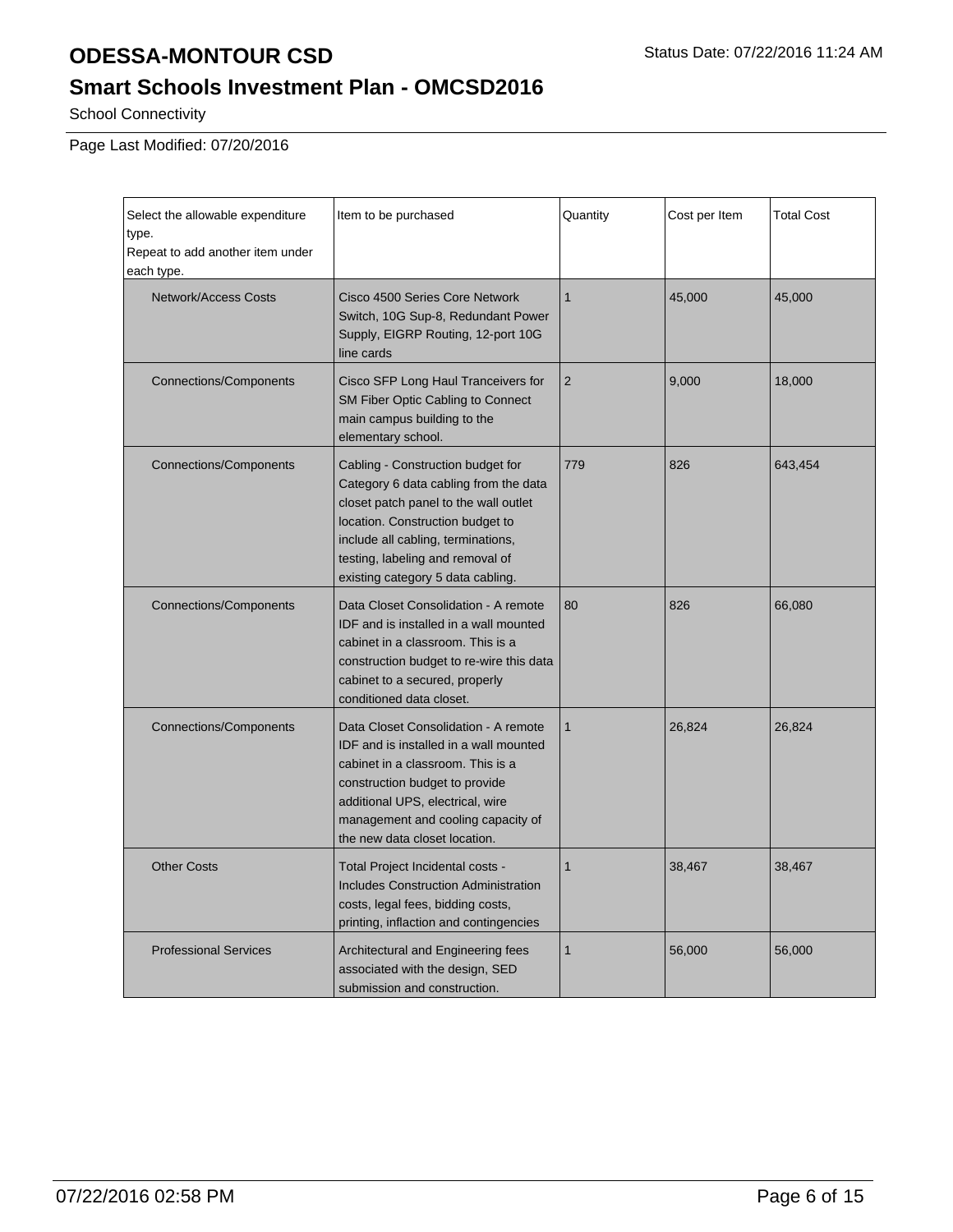### **Smart Schools Investment Plan - OMCSD2016**

Community Connectivity (Broadband and Wireless)

Page Last Modified: 07/20/2016

**1. Describe how you intend to use Smart Schools Bond Act funds for high-speed broadband and/or wireless connectivity projects in the community.**

(No Response)

**2. Please describe how the proposed project(s) will promote student achievement and increase student and/or staff access to the Internet in a manner that enhances student learning and/or instruction outside of the school day and/or school building.**

(No Response)

**3. Community connectivity projects must comply with all the necessary local building codes and regulations (building and related permits are not required prior to plan submission).**

 $\Box$  I certify that we will comply with all the necessary local building codes and regulations.

**4. Please describe the physical location of the proposed investment.**

(No Response)

**5. Please provide the initial list of partners participating in the Community Connectivity Broadband Project, along with their Federal Tax Identification (Employer Identification) number.**

| Project Partners | <b>IFederal ID#</b> |
|------------------|---------------------|
| (No Response)    | (No Response)       |

**6. If you are submitting an allocation for Community Connectivity, complete this table. Note that the calculated Total at the bottom of the table must equal the Total allocation for this category that you**

**entered in the SSIP Overview overall budget.**

|                             | Sub-Allocation |
|-----------------------------|----------------|
| Network/Access Costs        | (No Response)  |
| Outside Plant Costs         | (No Response)  |
| <b>Tower Costs</b>          | (No Response)  |
| Customer Premises Equipment | (No Response)  |
| Professional Services       | (No Response)  |
| Testing                     | (No Response)  |
| Other Upfront Costs         | (No Response)  |
| Other Costs                 | (No Response)  |
| Totals:                     |                |

| Select the allowable expenditure | Item to be purchased | Quantity      | Cost per Item | <b>Total Cost</b> |
|----------------------------------|----------------------|---------------|---------------|-------------------|
| type.                            |                      |               |               |                   |
| Repeat to add another item under |                      |               |               |                   |
| each type.                       |                      |               |               |                   |
| (No Response)                    | (No Response)        | (No Response) | (No Response) | (No Response)     |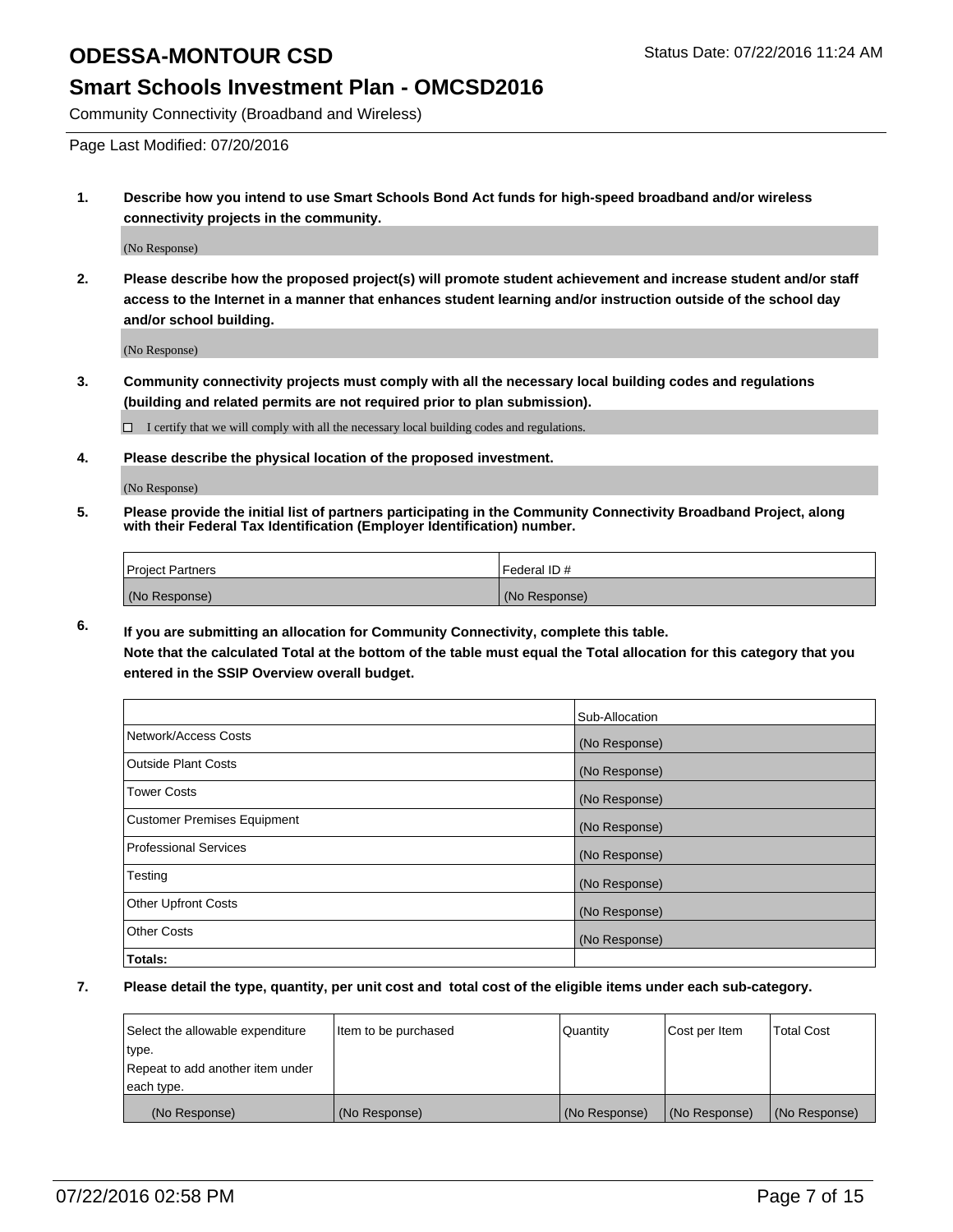## **Smart Schools Investment Plan - OMCSD2016**

Classroom Learning Technology

Page Last Modified: 04/21/2016

**1. In order for students and faculty to receive the maximum benefit from the technology made available under the Smart Schools Bond Act, their school buildings must possess sufficient connectivity infrastructure to ensure that devices can be used during the school day. Smart Schools Investment Plans must demonstrate that sufficient infrastructure that meets the Federal Communications Commission's 100 Mbps per 1,000 students standard currently exists in the buildings where new devices will be deployed, or is a planned use of a portion of Smart Schools Bond Act funds, or is under development through another funding source.**

**Smart Schools Bond Act funds used for technology infrastructure or classroom technology investments must increase the number of school buildings that meet or exceed the minimum speed standard of 100 Mbps per 1,000 students and staff within 12 months. This standard may be met on either a contracted 24/7 firm service or a "burstable" capability. If the standard is met under the burstable criteria, it must be:**

**1. Specifically codified in a service contract with a provider, and**

**2. Guaranteed to be available to all students and devices as needed, particularly during periods of high demand, such as computer-based testing (CBT) periods.**

**Please describe how your district already meets or is planning to meet this standard within 12 months of plan submission.**

(No Response)

- **1a. If a district believes that it will be impossible to meet this standard within 12 months, it may apply for a waiver of this requirement, as described on the Smart Schools website. The waiver must be filed and approved by SED prior to submitting this survey.**
	- $\Box$  By checking this box, you are certifying that the school district has an approved waiver of this requirement on file with the New York State Education Department.
- **2. Connectivity Speed Calculator (Required)**

|                         | INumber of<br>Students | Multiply by<br>100 Kbps | Ito Convert to<br>Reauired<br>Speed in Mb | Divide by 1000 Current Speed Expected<br>lin Mb | Speed to be<br>Attained Within   Required<br>12 Months | <b>Expected Date</b><br>l When<br>Speed Will be<br>Met |
|-------------------------|------------------------|-------------------------|-------------------------------------------|-------------------------------------------------|--------------------------------------------------------|--------------------------------------------------------|
| <b>Calculated Speed</b> | (No<br>Response)       | (No Response)           | (No<br>Response)                          | (No<br>Response)                                | l (No<br>Response)                                     | (No<br>Response)                                       |

**3. If the district wishes to have students and staff access the Internet from wireless devices within the school building, or in close proximity to it, it must first ensure that it has a robust Wi-Fi network in place that has sufficient bandwidth to meet user demand.**

**Please describe how you have quantified this demand and how you plan to meet this demand.**

(No Response)

**4. All New York State public school districts are required to complete and submit an Instructional Technology Plan survey to the New York State Education Department in compliance with Section 753 of the Education Law and per Part 100.12 of the Commissioner's Regulations.**

**Districts that include educational technology purchases as part of their Smart Schools Investment Plan must have a submitted and approved Instructional Technology Plan survey on file with the New York State Education Department.**

By checking this box, you are certifying that the school district has an approved Instructional Technology Plan survey on file with the New York State Education Department.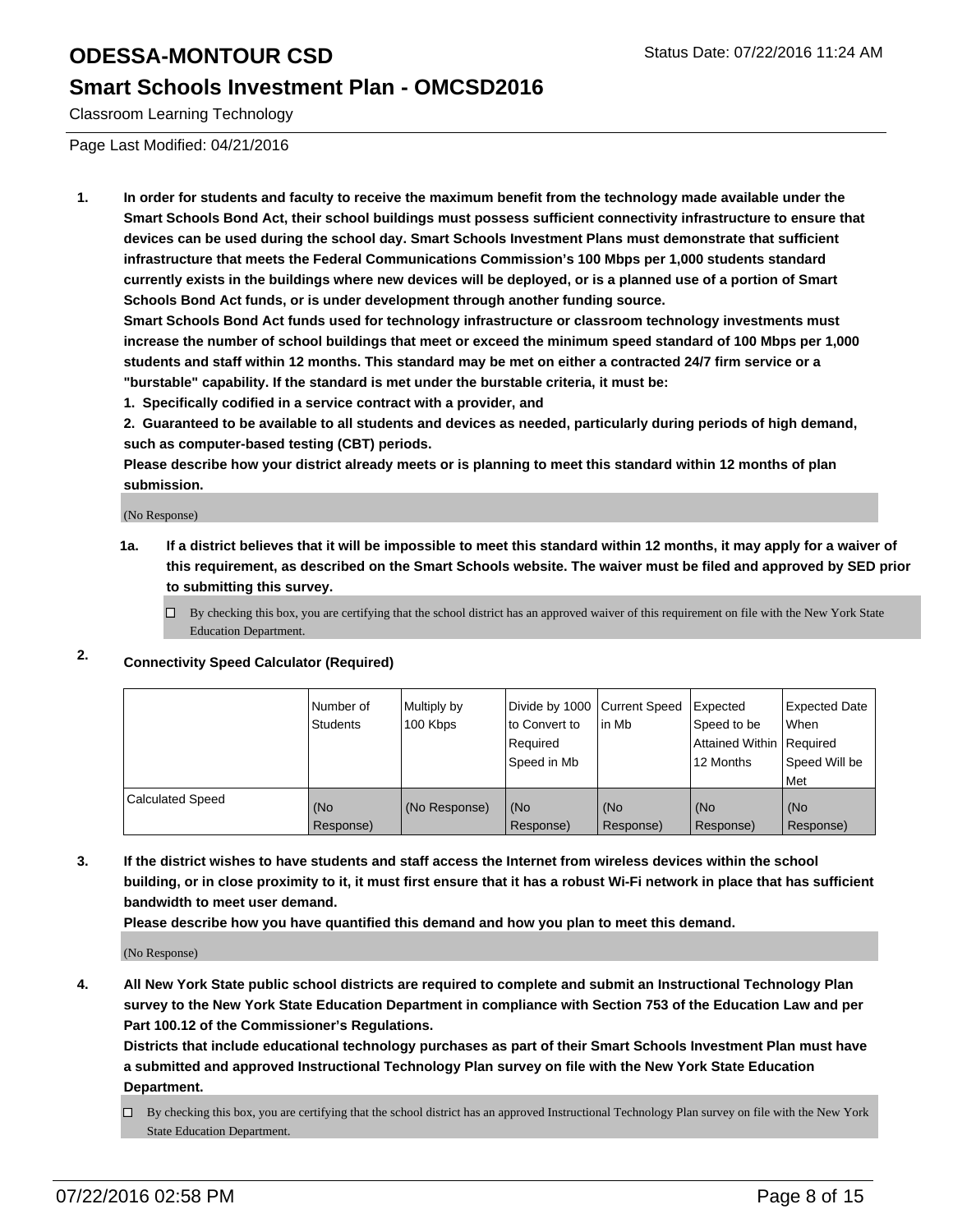### **Smart Schools Investment Plan - OMCSD2016**

Classroom Learning Technology

Page Last Modified: 04/21/2016

**5. Describe the devices you intend to purchase and their compatibility with existing or planned platforms or systems. Specifically address the adequacy of each facility's electrical, HVAC and other infrastructure necessary to install and support the operation of the planned technology.**

(No Response)

- **6. Describe how the proposed technology purchases will:**
	- **> enhance differentiated instruction;**
	- **> expand student learning inside and outside the classroom;**
	- **> benefit students with disabilities and English language learners; and**
	- **> contribute to the reduction of other learning gaps that have been identified within the district.**

**The expectation is that districts will place a priority on addressing the needs of students who struggle to succeed in a rigorous curriculum. Responses in this section should specifically address this concern and align with the district's Instructional Technology Plan (in particular Question 2 of E. Curriculum and Instruction: "Does the district's instructional technology plan address the needs of students with disabilities to ensure equitable access to instruction, materials and assessments?" and Question 3 of the same section: "Does the district's instructional technology plan address the provision of assistive technology specifically for students with disabilities to ensure access to and participation in the general curriculum?"**

(No Response)

**7. Where appropriate, describe how the proposed technology purchases will enhance ongoing communication with parents and other stakeholders and help the district facilitate technology-based regional partnerships, including distance learning and other efforts.**

(No Response)

**8. Describe the district's plan to provide professional development to ensure that administrators, teachers and staff can employ the technology purchased to enhance instruction successfully.**

**Note: This response should be aligned and expanded upon in accordance with your district's response to Question 1 of F. Professional Development of your Instructional Technology Plan: "Please provide a summary of professional development offered to teachers and staff, for the time period covered by this plan, to support technology to enhance teaching and learning. Please include topics, audience and method of delivery within your summary."**

(No Response)

- **9. Districts must contact the SUNY/CUNY teacher preparation program that supplies the largest number of the district's new teachers to request advice on innovative uses and best practices at the intersection of pedagogy and educational technology.**
	- $\square$  By checking this box, you certify that you have contacted the SUNY/CUNY teacher preparation program that supplies the largest number of your new teachers to request advice on these issues.
	- **9a. Please enter the name of the SUNY or CUNY Institution that you contacted.**

(No Response)

**9b. Enter the primary Institution phone number.**

(No Response)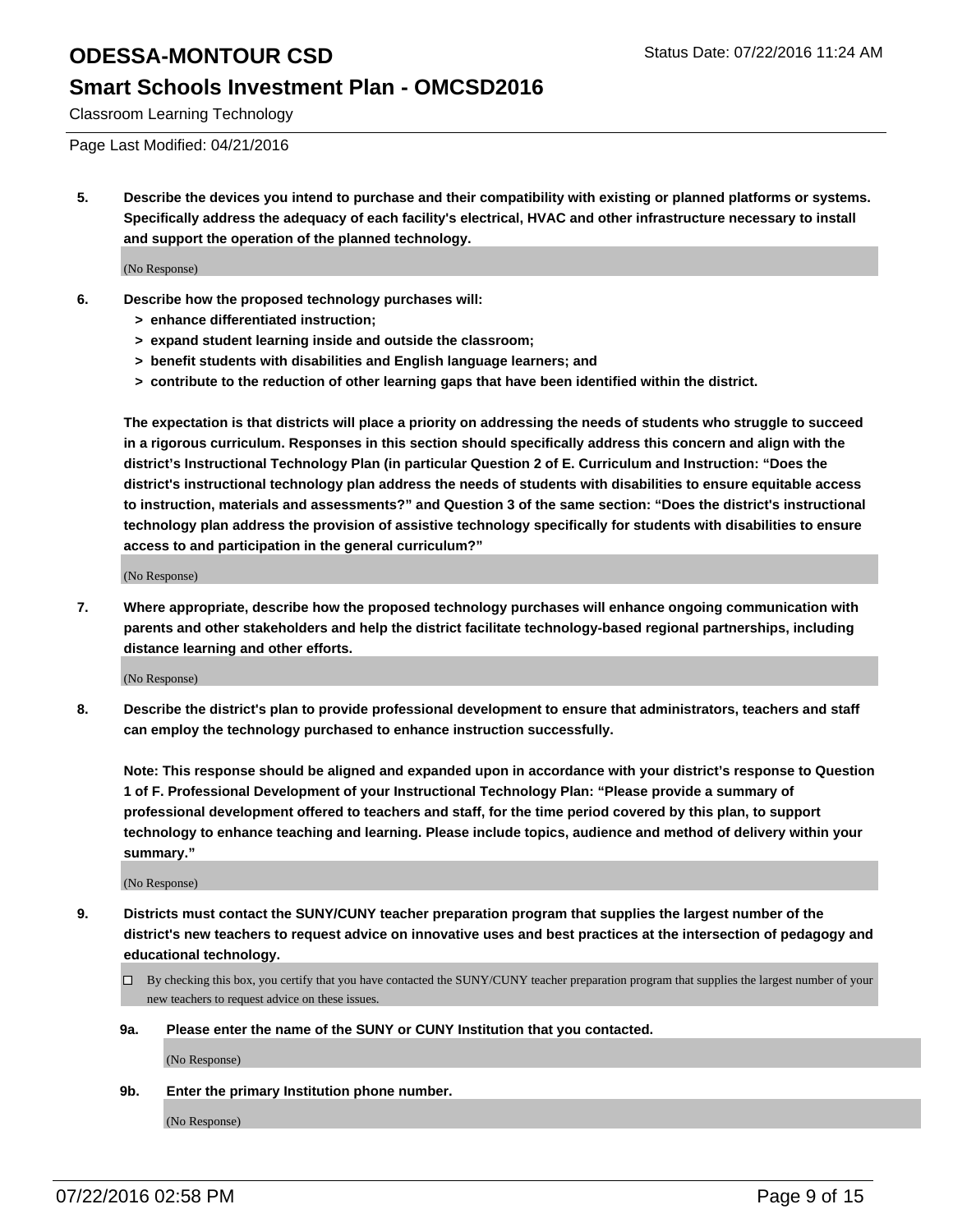### **Smart Schools Investment Plan - OMCSD2016**

Classroom Learning Technology

Page Last Modified: 04/21/2016

**9c. Enter the name of the contact person with whom you consulted and/or will be collaborating with on innovative uses of technology and best practices.**

(No Response)

**10. A district whose Smart Schools Investment Plan proposes the purchase of technology devices and other hardware must account for nonpublic schools in the district.**

#### **Are there nonpublic schools within your school district?**

□ Yes

 $\hfill \square$  No

**11. Nonpublic Classroom Technology Loan Calculator**

**The Smart Schools Bond Act provides that any Classroom Learning Technology purchases made using Smart Schools funds shall be lent, upon request, to nonpublic schools in the district. However, no school district shall be required to loan technology in amounts greater than the total obtained and spent on technology pursuant to the Smart Schools Bond Act and the value of such loan may not exceed the total of \$250 multiplied by the nonpublic school enrollment in the base year at the time of enactment. See:**

**http://www.p12.nysed.gov/mgtserv/smart\_schools/docs/Smart\_Schools\_Bond\_Act\_Guidance\_04.27.15\_Final.pdf.**

|                                         | 1. Classroom<br>Technology | 2. Public<br><b>Enrollment</b> | 3. Nonpublic<br>Enrollment                                                                    | l 4. Sum of<br>l Public and | 5. Total Per<br>Pupil Sub- | 6. Total<br>Nonpublic Loan |
|-----------------------------------------|----------------------------|--------------------------------|-----------------------------------------------------------------------------------------------|-----------------------------|----------------------------|----------------------------|
|                                         | Sub-allocation             | $(2014 - 15)$                  | $(2014 - 15)$                                                                                 | Nonpublic<br>Enrollment     | lallocation                | Amount                     |
| Calculated Nonpublic Loan<br>l Amount i |                            |                                | (No Response)   (No Response)   (No Response)   (No Response)   (No Response)   (No Response) |                             |                            |                            |

**12. To ensure the sustainability of technology purchases made with Smart Schools funds, districts must demonstrate a long-term plan to maintain and replace technology purchases supported by Smart Schools Bond Act funds. This sustainability plan shall demonstrate a district's capacity to support recurring costs of use that are ineligible for Smart Schools Bond Act funding such as device maintenance, technical support, Internet and wireless fees, maintenance of hotspots, staff professional development, building maintenance and the replacement of incidental items. Further, such a sustainability plan shall include a long-term plan for the replacement of purchased devices and equipment at the end of their useful life with other funding sources.**

 $\square$  By checking this box, you certify that the district has a sustainability plan as described above.

**13. Districts must ensure that devices purchased with Smart Schools Bond funds will be distributed, prepared for use, maintained and supported appropriately. Districts must maintain detailed device inventories in accordance with generally accepted accounting principles.**

 $\Box$  By checking this box, you certify that the district has a distribution and inventory management plan and system in place.

**14. If you are submitting an allocation for Classroom Learning Technology complete this table. Note that the calculated Total at the bottom of the table must equal the Total allocation for this category that you entered in the SSIP Overview overall budget.**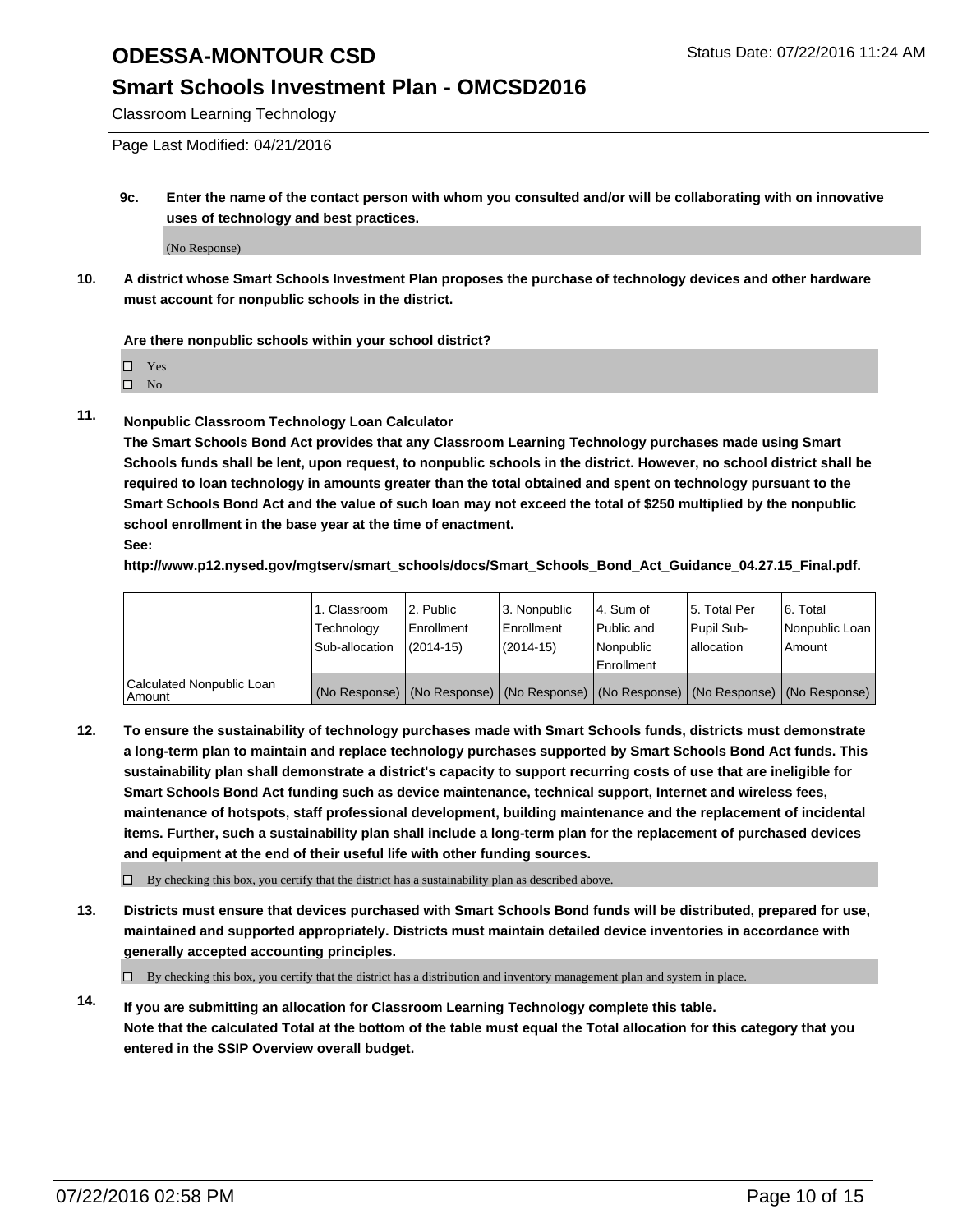## **Smart Schools Investment Plan - OMCSD2016**

Classroom Learning Technology

Page Last Modified: 04/21/2016

|                          | Sub-Allocation |
|--------------------------|----------------|
| Interactive Whiteboards  | (No Response)  |
| Computer Servers         | (No Response)  |
| <b>Desktop Computers</b> | (No Response)  |
| <b>Laptop Computers</b>  | (No Response)  |
| <b>Tablet Computers</b>  | (No Response)  |
| Other Costs              | (No Response)  |
| Totals:                  |                |

| Select the allowable expenditure | I Item to be Purchased | Quantity      | Cost per Item | <b>Total Cost</b> |
|----------------------------------|------------------------|---------------|---------------|-------------------|
| type.                            |                        |               |               |                   |
| Repeat to add another item under |                        |               |               |                   |
| each type.                       |                        |               |               |                   |
| (No Response)                    | (No Response)          | (No Response) | (No Response) | (No Response)     |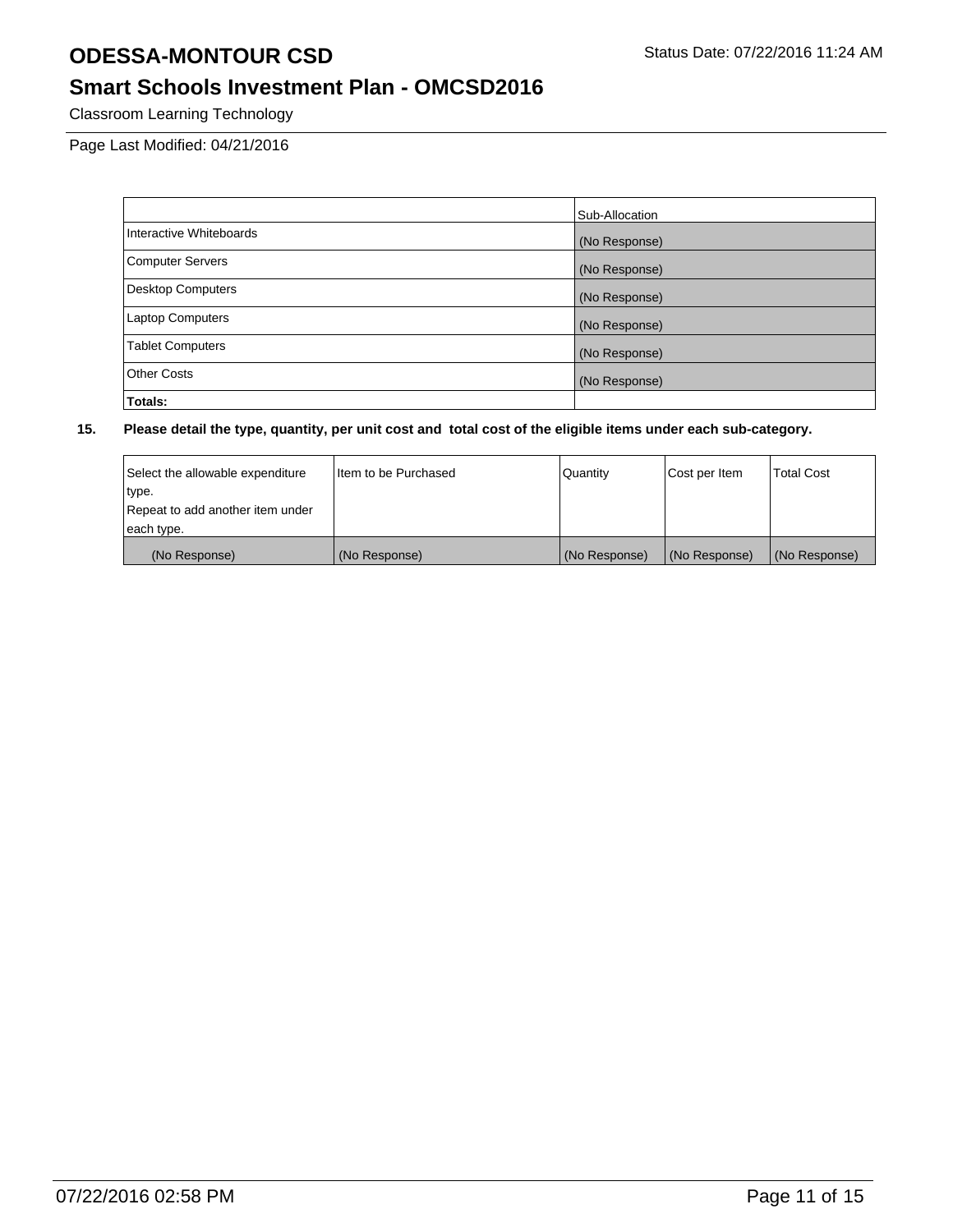#### **Smart Schools Investment Plan - OMCSD2016**

Pre-Kindergarten Classrooms

Page Last Modified: 04/21/2016

**1. Provide information regarding how and where the district is currently serving pre-kindergarten students and justify the need for additional space with enrollment projections over 3 years.**

(No Response)

- **2. Describe the district's plan to construct, enhance or modernize education facilities to accommodate prekindergarten programs. Such plans must include:**
	- **Specific descriptions of what the district intends to do to each space;**
	- **An affirmation that pre-kindergarten classrooms will contain a minimum of 900 square feet per classroom;**
	- **The number of classrooms involved;**
	- **The approximate construction costs per classroom; and**
	- **Confirmation that the space is district-owned or has a long-term lease that exceeds the probable useful life of the improvements.**

(No Response)

**3. Smart Schools Bond Act funds may only be used for capital construction costs. Describe the type and amount of additional funds that will be required to support ineligible ongoing costs (e.g. instruction, supplies) associated with any additional pre-kindergarten classrooms that the district plans to add.**

(No Response)

**4. All plans and specifications for the erection, repair, enlargement or remodeling of school buildings in any public school district in the State must be reviewed and approved by the Commissioner. Districts that plan capital projects using their Smart Schools Bond Act funds will undergo a Preliminary Review Process by the Office of Facilities Planning.**

| Project Number |  |
|----------------|--|
| (No Response)  |  |

**5. If you have made an allocation for Pre-Kindergarten Classrooms, complete this table.**

**Note that the calculated Total at the bottom of the table must equal the Total allocation for this category that you entered in the SSIP Overview overall budget.**

|                                          | Sub-Allocation |
|------------------------------------------|----------------|
| Construct Pre-K Classrooms               | (No Response)  |
| Enhance/Modernize Educational Facilities | (No Response)  |
| <b>Other Costs</b>                       | (No Response)  |
| Totals:                                  |                |

| Select the allowable expenditure | ltem to be purchased | Quantity      | Cost per Item | <b>Total Cost</b> |
|----------------------------------|----------------------|---------------|---------------|-------------------|
| type.                            |                      |               |               |                   |
| Repeat to add another item under |                      |               |               |                   |
| each type.                       |                      |               |               |                   |
| (No Response)                    | (No Response)        | (No Response) | (No Response) | (No Response)     |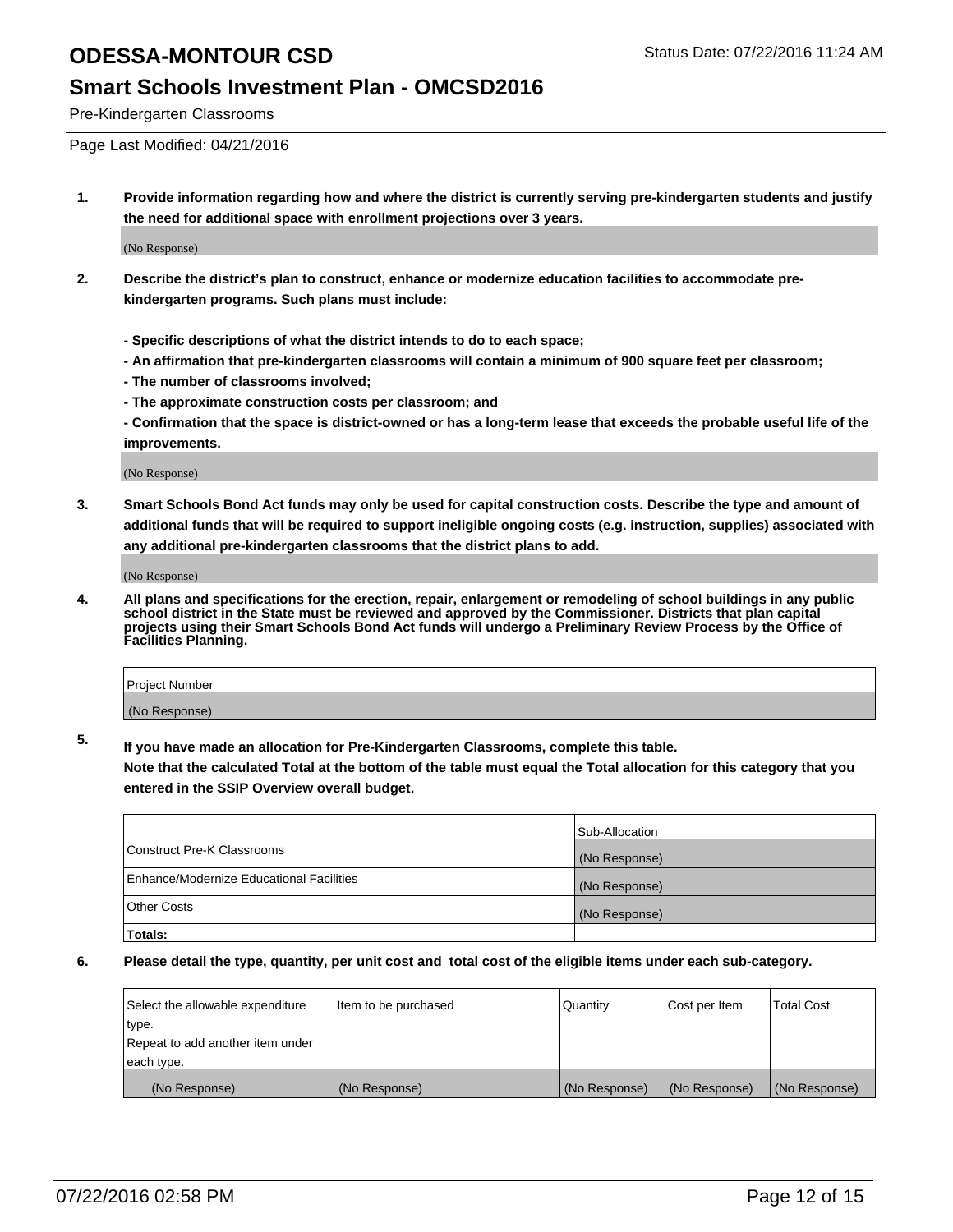## **Smart Schools Investment Plan - OMCSD2016**

Replace Transportable Classrooms

**1. Describe the district's plan to construct, enhance or modernize education facilities to provide high-quality instructional space by replacing transportable classrooms.**

(No Response)

**2. All plans and specifications for the erection, repair, enlargement or remodeling of school buildings in any public school district in the State must be reviewed and approved by the Commissioner. Districts that plan capital projects using their Smart Schools Bond Act funds will undergo a Preliminary Review Process by the Office of Facilities Planning.**

| Project Number |  |
|----------------|--|
| (No Response)  |  |

**3. For large projects that seek to blend Smart Schools Bond Act dollars with other funds, please note that Smart Schools Bond Act funds can be allocated on a pro rata basis depending on the number of new classrooms built that directly replace transportable classroom units.**

**If a district seeks to blend Smart Schools Bond Act dollars with other funds describe below what other funds are being used and what portion of the money will be Smart Schools Bond Act funds.**

(No Response)

**4. If you have made an allocation for Replace Transportable Classrooms, complete this table. Note that the calculated Total at the bottom of the table must equal the Total allocation for this category that you entered in the SSIP Overview overall budget.**

|                                                | Sub-Allocation |
|------------------------------------------------|----------------|
| Construct New Instructional Space              | (No Response)  |
| Enhance/Modernize Existing Instructional Space | (No Response)  |
| Other Costs                                    | (No Response)  |
| Totals:                                        |                |

| Select the allowable expenditure | Item to be purchased | Quantity      | Cost per Item | <b>Total Cost</b> |
|----------------------------------|----------------------|---------------|---------------|-------------------|
| type.                            |                      |               |               |                   |
| Repeat to add another item under |                      |               |               |                   |
| each type.                       |                      |               |               |                   |
| (No Response)                    | (No Response)        | (No Response) | (No Response) | (No Response)     |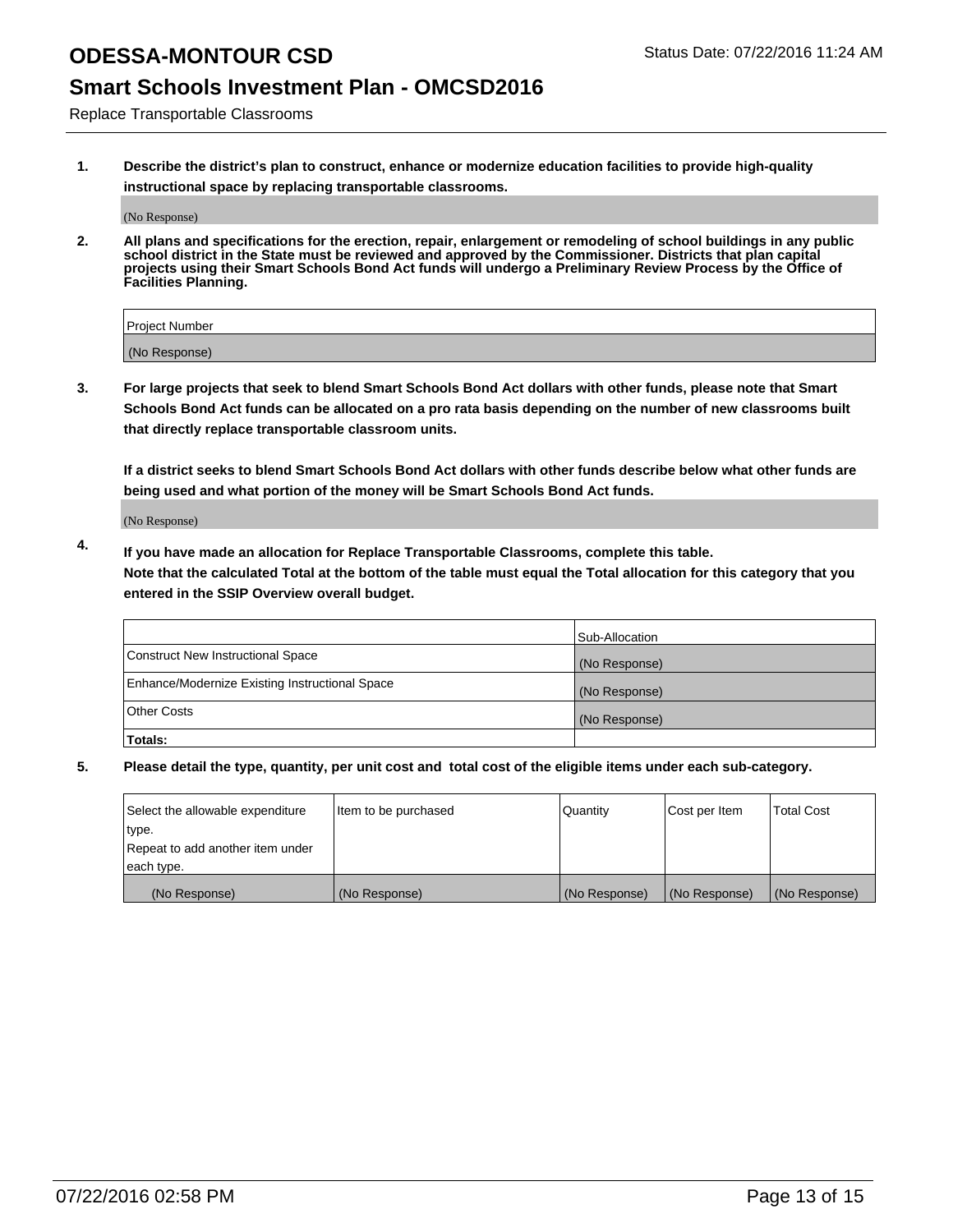### **Smart Schools Investment Plan - OMCSD2016**

High-Tech Security Features

**1. Describe how you intend to use Smart Schools Bond Act funds to install high-tech security features in school buildings and on school campuses.**

(No Response)

**2. All plans and specifications for the erection, repair, enlargement or remodeling of school buildings in any public school district in the State must be reviewed and approved by the Commissioner. Districts that plan capital projects using their Smart Schools Bond Act funds will undergo a Preliminary Review Process by the Office of Facilities Planning.** 

| Project Number |  |
|----------------|--|
| (No Response)  |  |

- **3. Was your project deemed eligible for streamlined Review?**
	- Yes
	- $\square$  No
- **4. Include the name and license number of the architect or engineer of record.**

| Name          | License Number |
|---------------|----------------|
| (No Response) | (No Response)  |

**5. If you have made an allocation for High-Tech Security Features, complete this table.**

**Note that the calculated Total at the bottom of the table must equal the Total allocation for this category that you entered in the SSIP Overview overall budget.**

|                                                      | Sub-Allocation |
|------------------------------------------------------|----------------|
| Capital-Intensive Security Project (Standard Review) | (No Response)  |
| <b>Electronic Security System</b>                    | (No Response)  |
| <b>Entry Control System</b>                          | (No Response)  |
| Approved Door Hardening Project                      | (No Response)  |
| <b>Other Costs</b>                                   | (No Response)  |
| Totals:                                              |                |

| Select the allowable expenditure | Item to be purchased | <b>Quantity</b> | Cost per Item | <b>Total Cost</b> |
|----------------------------------|----------------------|-----------------|---------------|-------------------|
| type.                            |                      |                 |               |                   |
| Repeat to add another item under |                      |                 |               |                   |
| each type.                       |                      |                 |               |                   |
| (No Response)                    | (No Response)        | (No Response)   | (No Response) | (No Response)     |